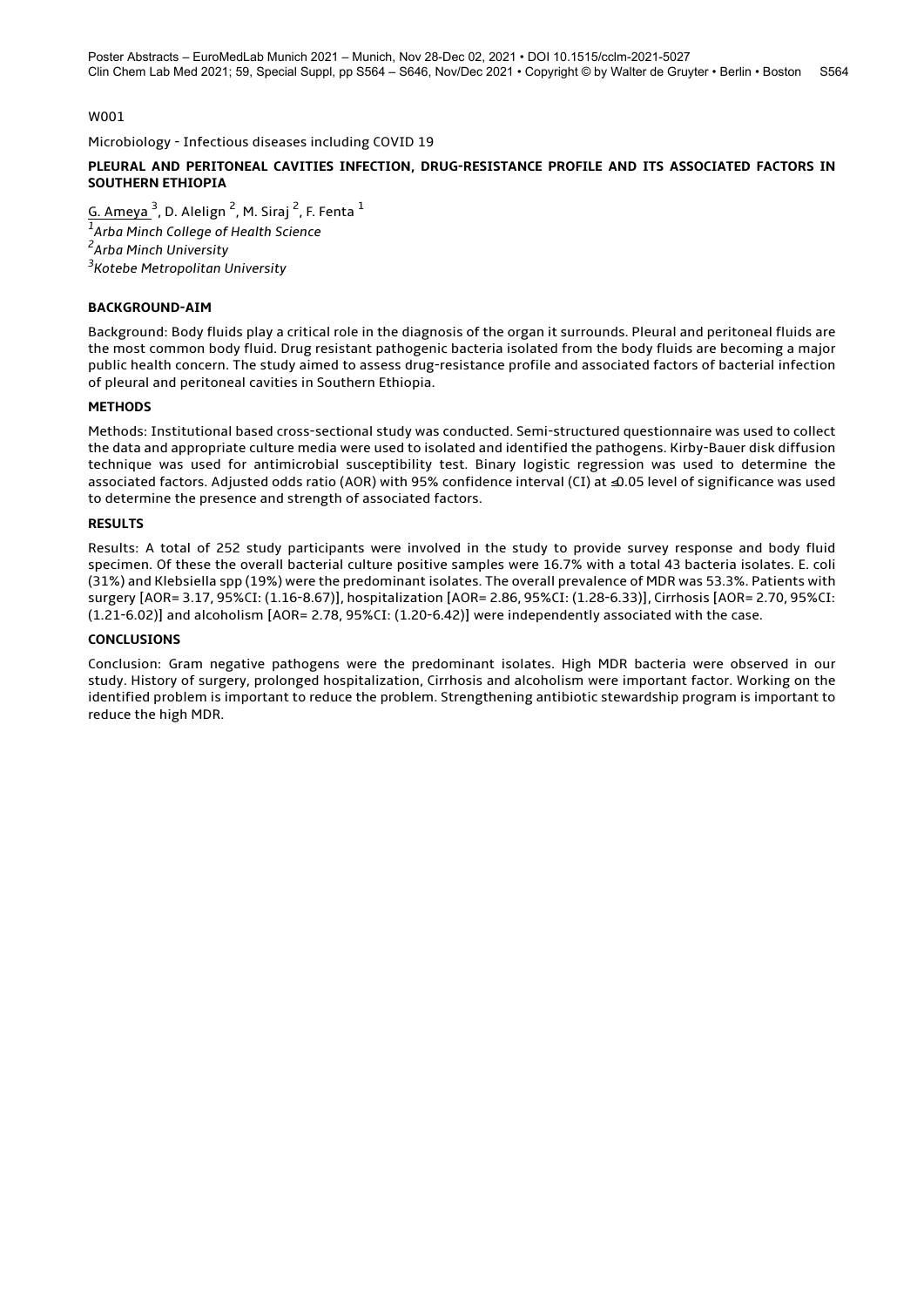Microbiology - Infectious diseases including COVID 19

### **LONG TERM HUMORAL IMMUNITY RESPONSE TO SARS-COV-2 MRNA VACCINE IN A LARGE COHORT OF HEALTH CARE WORKERS**

C. Lopes <sup>1</sup>, T. Reis <sup>1</sup>, R. Ribeiro <sup>1</sup>, J. Oliveira-Silva <sup>2</sup>, R. Batista-Silva <sup>2</sup>, G. Marques <sup>1</sup>, <u>L. Araujo <sup>1</sup>, I. Antunes <sup>2</sup>, F. Rodrigues <sup>1</sup></u> *1 Department of Clinical Pathology, Centro Hospitalar e Universitário de Coimbra, Coimbra, Portugal 2 Department of Occupational Heath, Centro Hospitalar e Universitário de Coimbra, Coimbra, Portugal*

### **BACKGROUND-AIM**

SARS-CoV-2 vaccination of healthcare professionals in a Tertiary Care University Hospital started December 2020. We assessed 6-months humoral immune response kinetics following PfizerBioNTech vaccine.

### **METHODS**

Anti-spike antibody titer was determined before the first dose (T0) and 15, 90 and 180 days (T1, T2 and T3, respectively) following vaccination. The SARS-CoV-2 IgG II Quant assay (Abbott) was used to assay serum IgG antibodies against subunit S1, of SARS-CoV-2.

# **RESULTS**

Participants (n=2897; 22.3% were male; mean age 45 years) were mostly naive before vaccination (median=0.0, IQR= 0.0-0.0 AU/mL), although 2.1% of them had IgG anti-SARS-CoV-2 reactivity above cutoff (>50 AU/mL).

Post vaccination, test reactivity was maintained throughout the study in 99.9, 99.8 and 99.7%, at T1, T2 and T3 timepoints, respectively. At T1 (median IgG=21x10^3, IQR= 13.5-33.1 x10^3 AU/mL), 97.6% presented a robust humoral response (>4160 AU/mL), whereas at three months (median=3.2x10^3, IQR= 2.0-5.1 x10^3 AU/mL) it decreased by 6.5-fold to 35.1% and then by 3.0-fold to 3.3% at 6 months (median=1.0x10^3, IQR= 0.65-1.7 x10^3 AU/ mL). The Friedman's test revealed that there was a statistically significant difference in SARS-CoV-2 IgG throughout the follow up [χ^2(3)=8652.4, P<0.0001], further confirmed by Willcoxon between each and every timepoint (P<0.0001). A multiple linear regression was run to predict IgG titer at T1, T2 and T3 from gender, age and previous IgG measurements. These variables significantly predicted the titer at T1 (P<0.0001, R^2=0.049), T2 (P<0.0001, R^2=0.573) and T3 (P<0.0001, R^2=0.518). The pre-vaccination IgG titer, gender and age added significantly to the prediction of IgG at T1 (P<0.0001), even though in subsequent time points only previous IgG measurements accrued to estimate (P>0.0001).

# **CONCLUSIONS**

The SARS-CoV-2 IgG II Quant assay, showed good performance in assessing humoral immunity after vaccination. Although these results looked promising, we report continuous waning of humoral response following the peak, 15 days after vaccination completion, still at 6 months follow up. Establishing a serological monitoring scheme may effectively provide information on humoral response to the vaccine, adding to reasoning for a third dose of vaccine.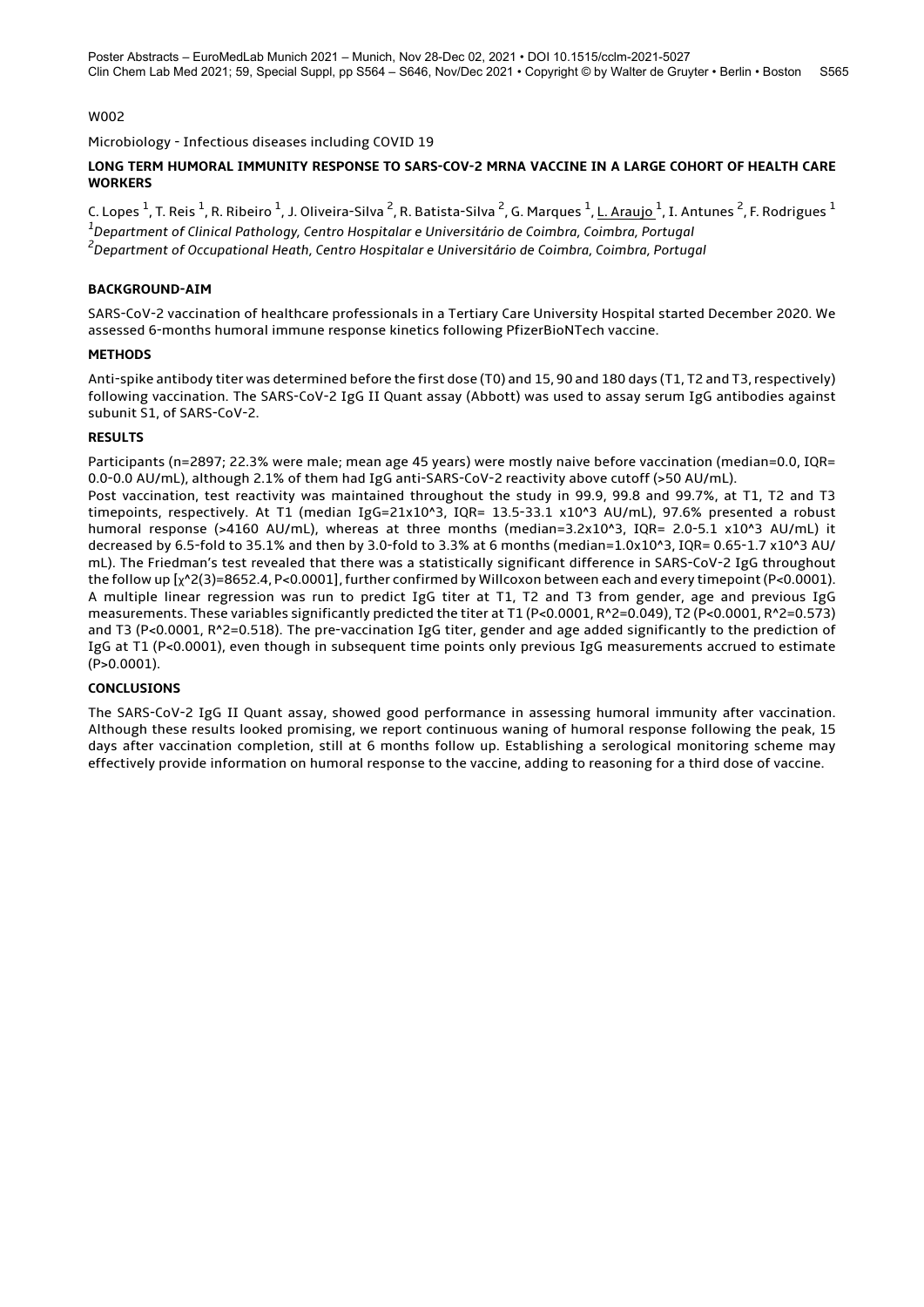Microbiology - Infectious diseases including COVID 19

#### **CONCORDANCE BETWEEN INTERFERON-GAMMA RELEASE ASSAY (IGRA) AND TUBERCULIN SKIN TEST IN THE DIAGNOSIS OF LATENT TUBERCULOSIS AMONG IMMIGRANTS**

<u>I.M. Portell Rigo <sup>2</sup>,</u> C. GarcÍa PÉrez <sup>4</sup>, S.J. Guardia AlÉs <sup>2</sup>, M.P. LuzÓn GarcÍa <sup>3</sup>, C. Avivar Oyonarte <sup>1</sup>, M.M. Palanca GimÉnez <sup>3</sup> *1 Biotechnology Department, Poniente Hospital Public Health Agency. El Ejido. Almeria, Spain.*

*2 Clinical Analysis Unit; Biotechnology Department, Poniente Hospital Public Health Agency. El Ejido. Almeria, Spain.*

*<sup>3</sup>Microbiology Unit. Biotechnology Department, Poniente Hospital Public Health Agency. El Ejido. Almeria, Spain.*

*<sup>4</sup>Microbiology Unit. Microbiology Department. Virgen de la Victoria Hospital. Málaga. Spain.*

### **BACKGROUND-AIM**

Tuberculosis (TB) is a major health problem in sub-Saharan Africa and other developing countries. Immigration from regions with a high incidence of tuberculosis has slowed the decline of TB in low-incidence regions. Most of the immigrant patients that we see in our hospital are from TB endemic areas. Many of them, may have had previous contact with TB and have a higher risk of latent tuberculosis infection (LTBI). Early detection LTBI is defined by a positive tuberculin skin test (TST) or a positive interferon gamma release assay (IGRA). The aim of this study is to analyze the concordance between both rapid methods for diagnosing LTBI and compare both rapid tests to determinate falses positives in foreign-born population.

### **METHODS**

A retrospective study of 88 immigrant patients was carried on in our hospital to diagnostic LTBI between January 2019 to December 2020.The methods used were the TST and the Diasorin® IGRA Quantiferon-TB Gold Plus assay. IGRA test was used to confirm negative TST(< 5mm, falses negatives for immunosuppression) or positive up to 18 mm (possible falses positives for previous exposure to non-tuberculous mycobacteria or the BCG vaccine).Sociodemographic and clinical data were reviewed using the Modulab® and Ariadna® laboratory programs. Concordance was assessed with the Kappa coefficient(k).

### **RESULTS**

A total of 88 people were included from: Senegal(29), Morocco(27), Guinea(18) and Mali(14). Median of age was 33.7 years and 71.6 % were males. Patients are divided into subgroups according to their country of origin and the concordance between the two tests varies according to the subgroup considered: patients from Guinea had the highest agreement between the two tests(k=0.667), followed by patients from Mali(k=0.429), Senegal(k=0.280) and Morocco(k=0.080). In general, the concordance is weak(k=0.327). Using IGRA test as a reference, we obtained 22.7 % false positives and 11.36% false negatives with TST.

#### **CONCLUSIONS**

The concordance between two tests is weak, which makes the use of IGRA necessary to diagnose these patients. According to the literature, the use of IGRA is recommended for TST up to 18 mm in the immigrant population. This was also confirmed in our study, which detected a high percentage of false positives if only this population was diagnosed with TST.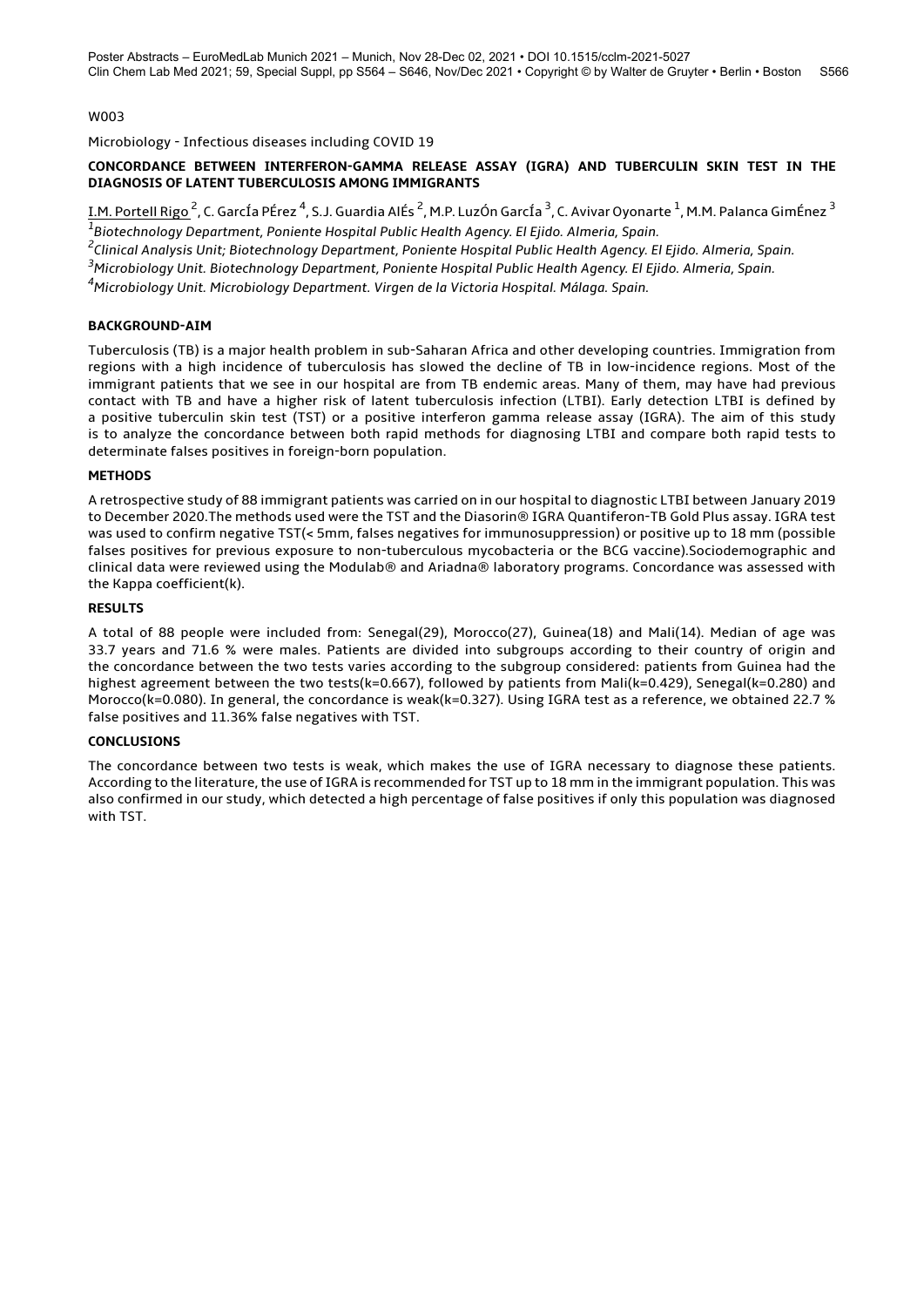Microbiology - Infectious diseases including COVID 19

### **EVALUATION THE IIPCR TECHNIQUE POCKIT™ CENTRAL ® AND IMPLEMENTATION OF A PROTOCOL FOR THE DIAGNOSIS OF SARS-COV-2**

<u>I.M. Portell Rigo <sup>2</sup>,</u> S. Martinez Martin <sup>2</sup>, L. Martinez Carreras <sup>2</sup>, M.I. Cabeza Barrera <sup>3</sup>, C. Avivar Oyonarte <sup>1</sup>, M.M. Palanca GimÉnez <sup>3</sup>

*1 Biotechnology Department, Poniente Hospital Public Health Agency. El Ejido. Almeria, Spain.*

*2 Clinical Analysis Unit; Biotechnology Department, Poniente Hospital Public Health Agency. El Ejido. Almeria, Spain.*

*<sup>3</sup>Microbiology Unit. Biotechnology Department, Poniente Hospital Public Health Agency. El Ejido. Almeria, Spain.*

# **BACKGROUND-AIM**

During the COVID19 pandemic, numerous diagnostic techniques have been developed for SARS-CoV-2 virus, with realtime polymerase chain reaction (RT-PCR) as the gold standard. Rapid techniques like iiPCRPockit™ Central (Horiba®) have emerged, so the aim of the study was to evaluate this technique by comparing the results with the reference method used (RT-PCR Seegene®) for possible use in our hospital.

# **METHODS**

We did a prospective study between March-April 2021 with 173 nasopharyngeal exudate samples from patients suspected COVID19 illness using both methods. The RT-PCR method quantitatively detects N, RdRP/S and E protein gene sequences with amplification cycles (Ct). The Pockit™Central® method is a qualitative isothermal PCR that detects the orf1ab region within 85 minutes; the amplification make a fluorescent signal before and after the reaction at 520nm and the ratio is used for interpretation.

According to the manufacturer, a ratio ≥1.15 is positive for SARS-CoV-2.

# **RESULTS**

Of the 173 samples:

- 35 positive Pockit/ RT-PCR: ratio >1.2 and amplification of all three genes in RT-PCR.

- 120 negative Pockit/ RT-PCR: ratio <0.99 and no amplification in RT-PCR.

- 2 positive Pockit/negative RT-PCR: ratio >1.5 and no amplification in RT-PCR.

- 12 positive RT-PCR/negative Pockit: ratio <0.99 and amplification of one or two genes in RT-PCR with Ct>35.

- 4 inconclusive: 1 indeterminate Pockit/negative RT-PCR: ratio 1.14 and no amplification in RT-PCR;

3 inconclusive Pockit/RT-PCR negative: ratio<0.99 and amplification of a single gene with Ct>35.

We obtained sensitivity for Pockit of 74.4%, specificity 98.3%, positive predictive value 95% and negative predictive value 91%.

# **CONCLUSIONS**

Given the results, we decided to establish our own cut-off. We considered negative samples with a ratio <0.99, positive >1.2 and indeterminate between 0.99-1.2 (confirmation by another method).

We observed that those discordant Pockit negative/RT-PCR positive results, all had Ct values >35 and were considered not infectious because of low viral load. Pockit positive/RT-PCR negative results could be due to across reactivity with others coronavirus.

As it has a high specificity it is very useful for rapid screening of patients. The technique was implemented with the new criteria established by this study.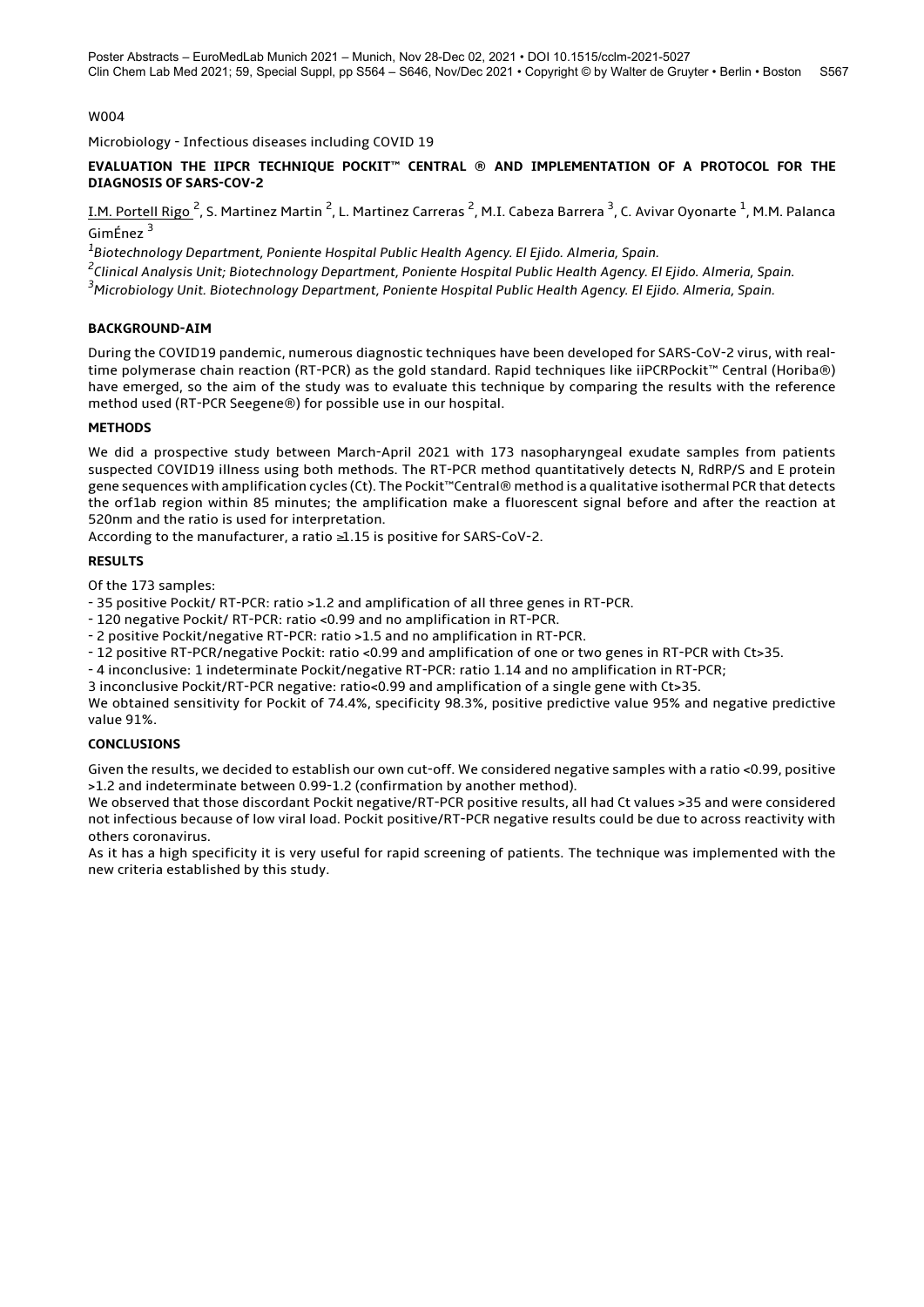Microbiology - Infectious diseases including COVID 19

# **EVALUATE THE EVOLUTION RATE OF THE NEW SARS-COV-2 DELTA VARIANT**

<u>S. Bérgamo Vázquez <sup>1</sup>,</u> M. Mico García <sup>1</sup>, C. González Fernández <sup>1</sup>, L. González García <sup>1</sup>, M. Sala Grau <sup>1</sup>, M. Prado Ramos  $^1$ , L. Mares Rueda  $^1$ , J. Trapé  $^1$ 

*1 Laboratory Medicine, Althaia- Xarxa Assistencial Universitaria de Manresa, Manresa*

#### **BACKGROUND-AIM**

The global monitoring of the SARS-CoV-2 genetic sequence has enabled the surveillance of variants. Among all the SARS-CoV-2 variants, those with specific genetic markers that are predicted to affect transmission, diagnostics, therapeutics, or immune escape.

Recently, the WHO has named 4 variants: Alpha, Beta, Gamma and Delta. The Delta variant (PANGO lineage B.1.617.2) was first detected in India in October 2020. This new variant caused more transmissible than the previously-dominant Alpha variant due to mutations located at the S-gene sequence L452R and P681R.

The aim of this study was to follow up the incidence of the SARS-CoV-2 Delta variant in the geographical area covered by our health area.

### **METHODS**

Nasopharyngeal samples with a positive result at the SARS-CoV-2 RT-PCR (TaqPathTM COVID-19, ThermoFisher) were retested with the intention of looking for the specific genetic markers of the different variants. For this purpose, we used the multiplex RT-PCR ALLPLEX™ SARS-CoV-2 Variants I and Variants II (Seegene) and the TaqMan SARS-CoV-2 Mutation L452R (ThermoFisher).

### **RESULTS**

From 1st May until 31st August 2021, we tested 52134 nasopharyngeal swabs with 3687 positive results (7.07%). During this period, we detected these variants: 1 Eta (B.1.525), 1 Lambda (C.37) 5 Gamma (P.1), 23 unknown, 58 inconclusive, 1280 Alpha (B.1.1.7) and 2319 Delta (B.1.617.2).

### **CONCLUSIONS**

In May 2021, when the Delta variant was first detected in our laboratory, the prevalence of the Alpha Variant was more than 95%. Since July, the prevalence of the Delta variant was more than 90% reaching the 97.5% prevalence in August. The Results show how in less than 2 months, Delta variant has replaced the Alpha variant as the most prevalent variant of the SARS-CoV-2 in our health area.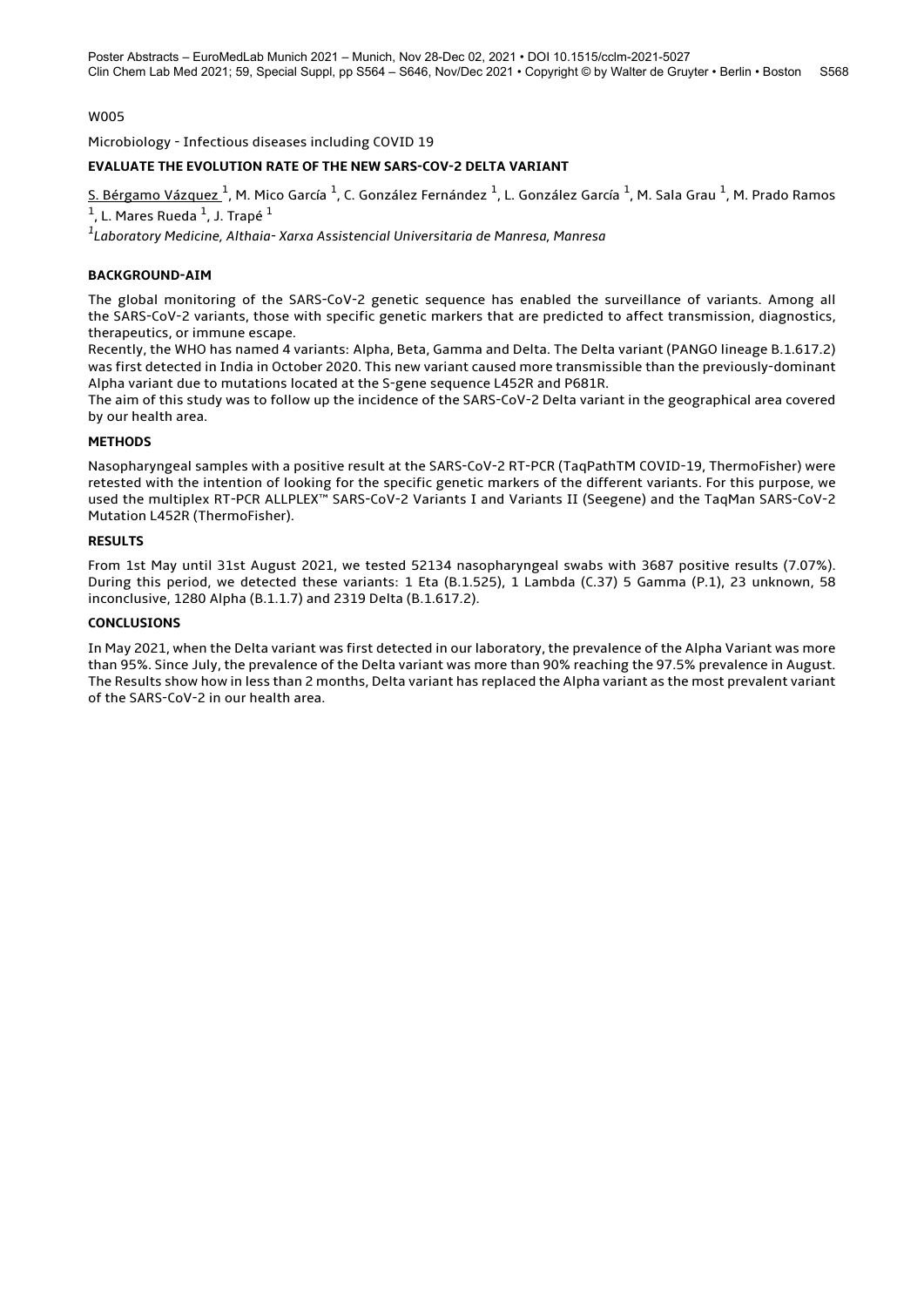Microbiology - Infectious diseases including COVID 19

# **GOOD CONSENSUS IN SARS-COV-2 EQA SCHEMES**

<u>H. Berghäll <sup>2</sup>,</u> M. Järvenpää <sup>2</sup>, M. Waris <sup>1</sup>, V. Mäntynen <sup>3</sup>, J. Pelanti <sup>2</sup> *Dept of Virology, University of Turku, Turku, Finland Labquality, Helsinki, Finland Nordlab, Oulu, Finland*

### **BACKGROUND-AIM**

External quality assessment (EQA) provider Labquality responded to the urgent need for proficiency testing (PT) for methods detecting SARS-CoV-2 by arranging international EQA pilot schemes for nucleic acid testing (NAT), antigen (Ag) detection, and antibody (Ab) detection in 2020. This year, the three individual schemes are conducted four times each. Participation in EQA schemes should be part of the quality routine of clinical laboratories and point-of-care testing sites to produce reliable patient results.

#### **METHODS**

A SARS-CoV-2 NC\_045521 (wild-type, WT) whole genome cDNA swab sample was used on every NAT round and variants B1.1.7 and B1.351 positive swab samples were used on different rounds. For the Ag rounds, a synthetic SARS-CoV-2 nucleocapsid protein swab sample was used as positive sample. Proprietary excipient matrix formulations were used as negative samples. For the Ab rounds, one-donor SARS-CoV-2 ab positive sera/plasmas were used as positive samples and negative sera/plasmas, donated before the outbreak of the pandemic, were used as negative samples. Samples were shipped at ambient temperature conditions as they are stable at +2 - +30 °C. Results and methods were reported through Labquality's electronic LabScala portal for processing.

#### **RESULTS**

For the NAT rounds (3 swabs/round), the number of total reported results using tests by 77 different manufacturers were 1379 for the WT positive samples (success rate 99.6%), 420 for B.1.1.7 positive sample (SR 100%), 351 for B1.351 positive sample (SR 99,1%), and 1058 for the negative samples (SR 98.4%). For the Ag rounds (2 swabs/round), reporting included 698 results for the positive (SR 99.0%) and 699 results for the negative (SR 98,7%) samples using test by 37 manufacturers. For the Ab rounds (3 samples/round), reporting included in total 1919 results for 6 different SARS-CoV-2 antibody positive samples (average SR 89,4%) and 955 results for the 3 different negative samples using tests by 45 manufacturers.

# **CONCLUSIONS**

The excellent SRs for NAT (WT and variants) and Ag rounds showed that there was a very good consensus between the many different test platforms represented in the EQA schemes. The SRs for the Ab rounds were also very good, although there were some challenges to be seen in tests detecting specific Ig classes.